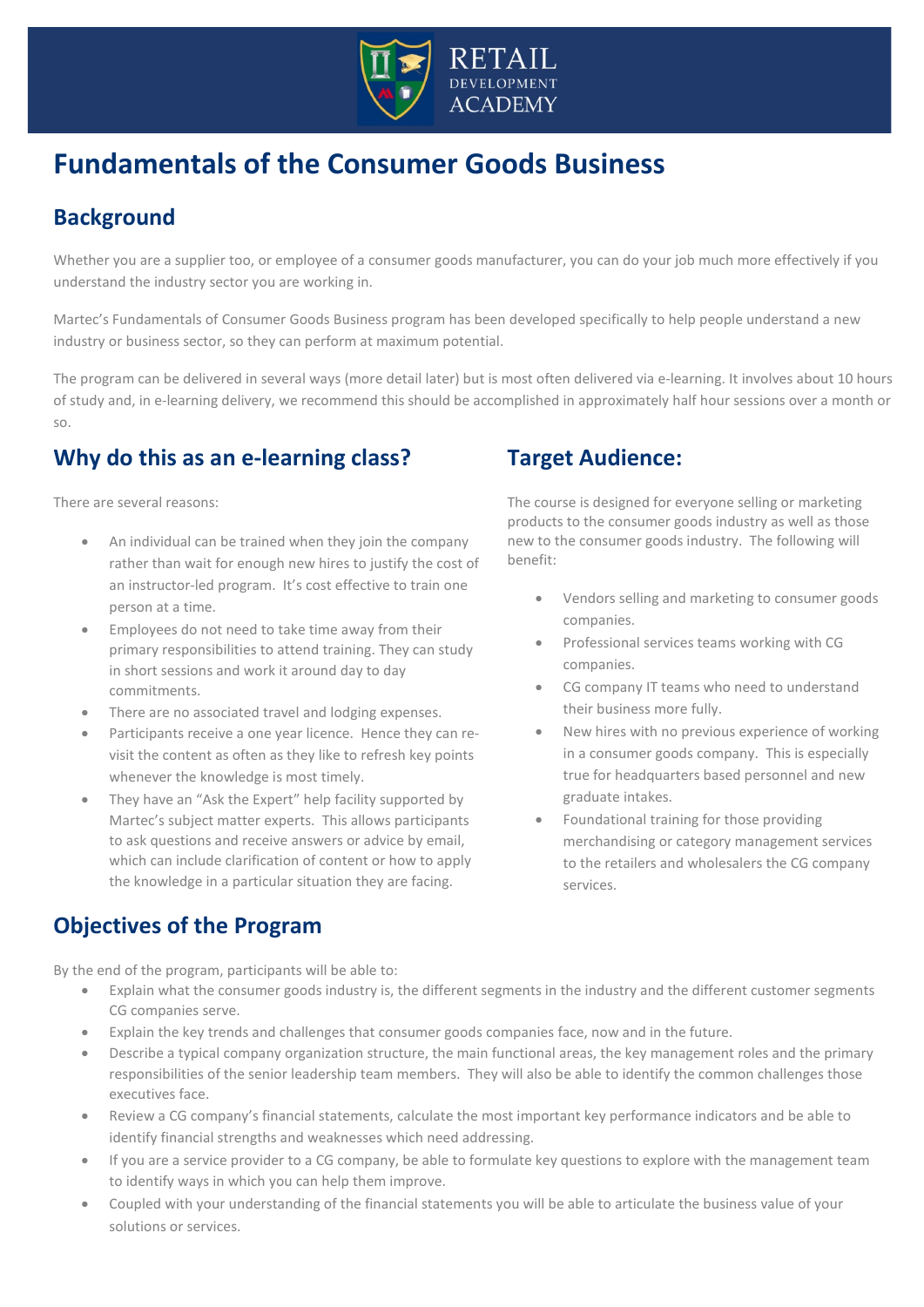

### **Course Overview**

The Fundamentals of Consumer Goods Suite is a self-paced web-based training program. All a student needs to run the program is access to a PC and a web browser. The program is hosted on the Retail Development Academy's Learning Management System and offered at a one-time fee of \$365 (£292 and €336) per student. Upon payment, an account number and password are issued, which is valid for 1 year. The program takes about 10 hours to study depending on the student and their diligence. Individual study sessions are recommended to last no longer than 30 minutes. Within the 12 months of purchase, students can re-visit the material as often as they wish and make use of the "Ask the Expert" facility.

Companies may also purchase a corporate licence which provides unlimited access within the company's own organization. Prices are available on request.

### **Program Contents**

- **1. Overview of the Consumer Goods Industry**
	- Consumer goods value chain
	- The retail players
	- Consumer Products Manufacturers
	- Market segments
	- Customer drivers
	- Key trends
		- o Emergence of the connected customer
		- o Growth from emerging markets
		- o Changes in supply chain and sourcing
		- o Availability issues on the store shelf
		- o Growth of retailers' private label
		- o Growth of consumer conscience and Government edicts
		- o Counterfeiting and grey market distribution
		- o Other emerging trends and challenges
		- o Consumers
	- **Summary**
	- **Mastery test**

#### **2. Consumer Goods Organization Structure**

- Typical consumer goods organization structure
- Key job roles and responsibilities
	- o CEO
	- o Sales and Marketing
	- o Category Captains
	- o Manufacturing / Operations
	- o Supply Chain
	- o Research and Development
	- o Packaging Engineering
	- o Finance
	- o IT
	- o Human Resources.
- Summary
- Mastery test



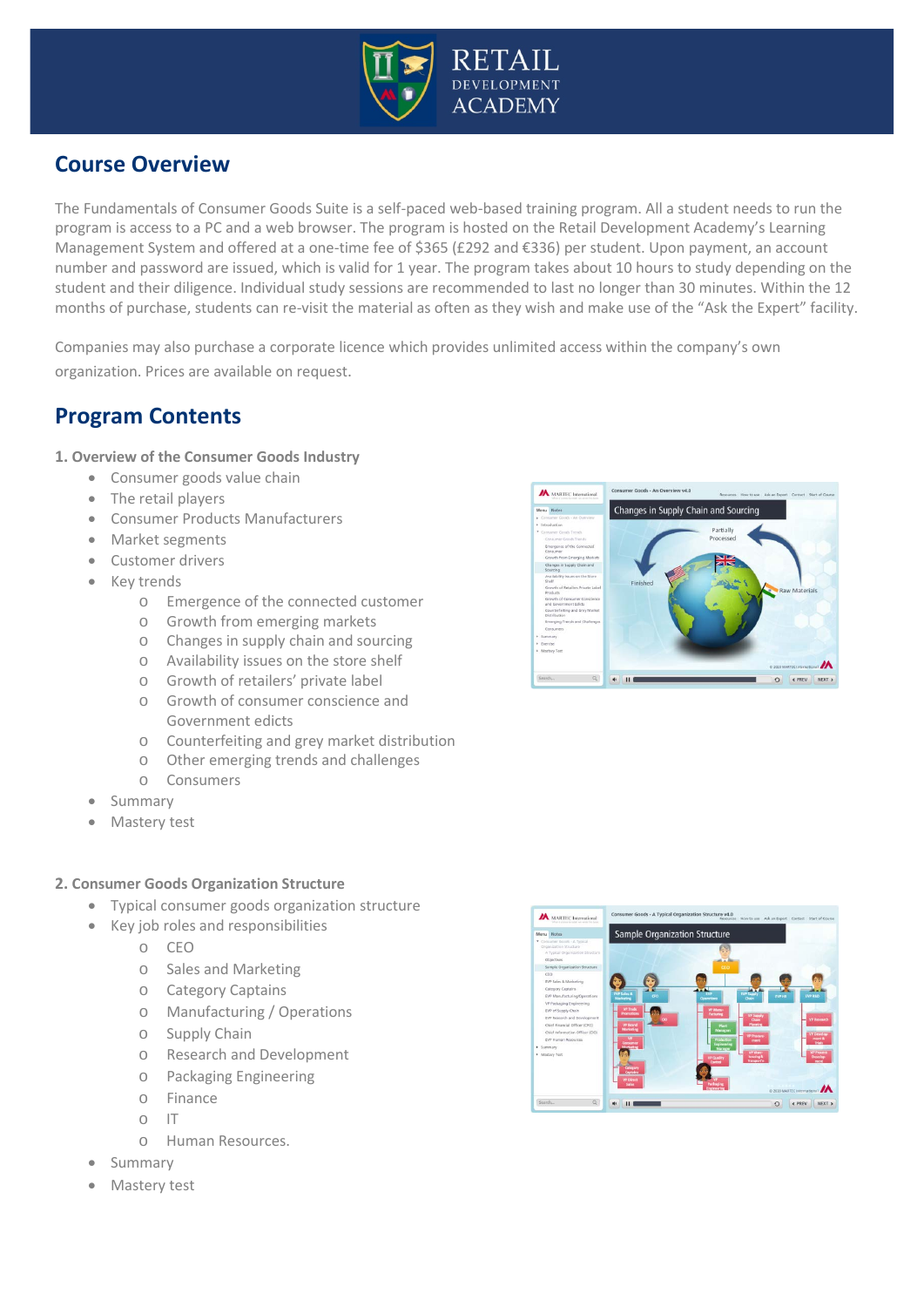

#### **3. Consumer Goods Financials and Key Performance Indicators**

- An overview of consumer goods financial statements
- The profit and loss account
- Impact of the product life cycle on gross margins
- SG&A expenses
- The balance sheet
- Formula recap
- Evaluating changes in inventory
- Key performance indicators reviewed so far
- Other key performance indicators (KPIs)
- Reviewing the accounts
- Example
- Vendor questions to ask
- CAPEX process
- Summary
- **Mastery Test**

#### **4. Supply Chain**

- Supply chain objectives
- What is supply chain management?
- Key goals for supply chain management
- Example apparel supply chain
- Supply chain verses demand chain
- Lost sales estimation
- Inventory types
- Finished goods inventory types
- Inventory ABC analysis
- Inventory how much do you really need?
- Forecasting
- Parallelism and postponement
- Parallel textile industry supply chain
- Sourcing
- Supply chain challenges
- Product costs, shrinkage and waste
- Supply and demand imbalance (the bullwhip effect)
- Security and counterfeiting
- Sales and operations planning (S&OP)
- Collaborative planning and replenishment (CPFR)
- Global data synchronization network
- Compliance track and trace
- Key performance indicators
- Supply chain management applications
- Summary
- Mastery test



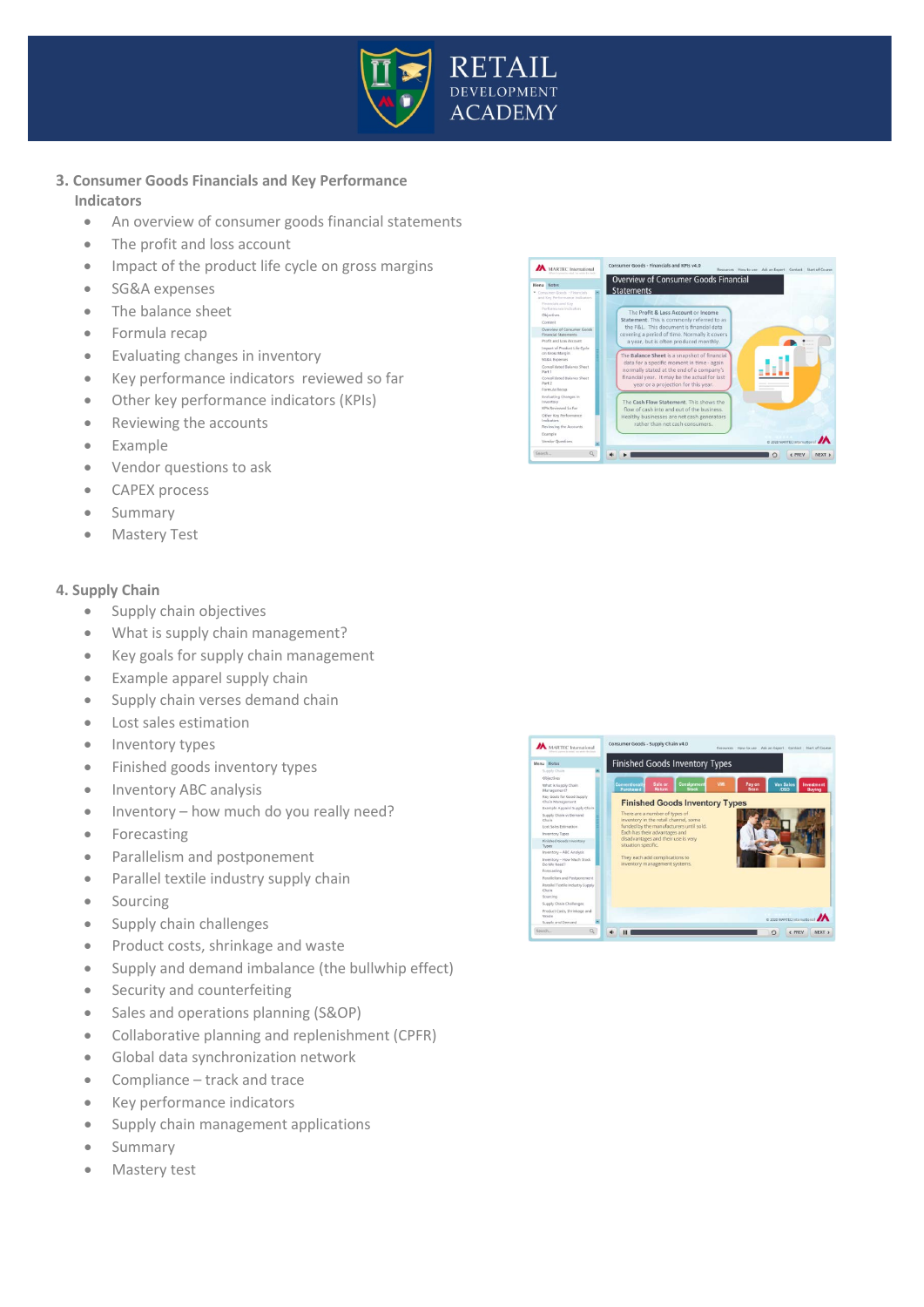

#### **5. Touch Points**

- Objectives
- Synchronizing operations (between CG companies and their direct customers)
- Touch points between retailers and consumer goods companies
	- o Buying and merchandising
	- o Store operations
	- o Marketing
	- o Logistics
	- o Finance
	- o Trade support
- Partnering
- Summary
- Mastery Test

#### **6. Sales and Marketing**

- Objectives
- Customer segments and consumer goods sales and marketing organizations
- Exercise
- Account team responsibilities
- Marketing
- What is category management?
- What is a category?
- Basic steps in category management
- The 8 stages of category management
- The need for data
- Promotion planning
- Managing trade promotions
- Impediments to effective promotion assessment
- Trade support
- What are your 3 greatest challenges in working with retailers today?
- Direct to consumer sales
- Direct to consumer marketing
- Examples
- Summary
- Mastery test